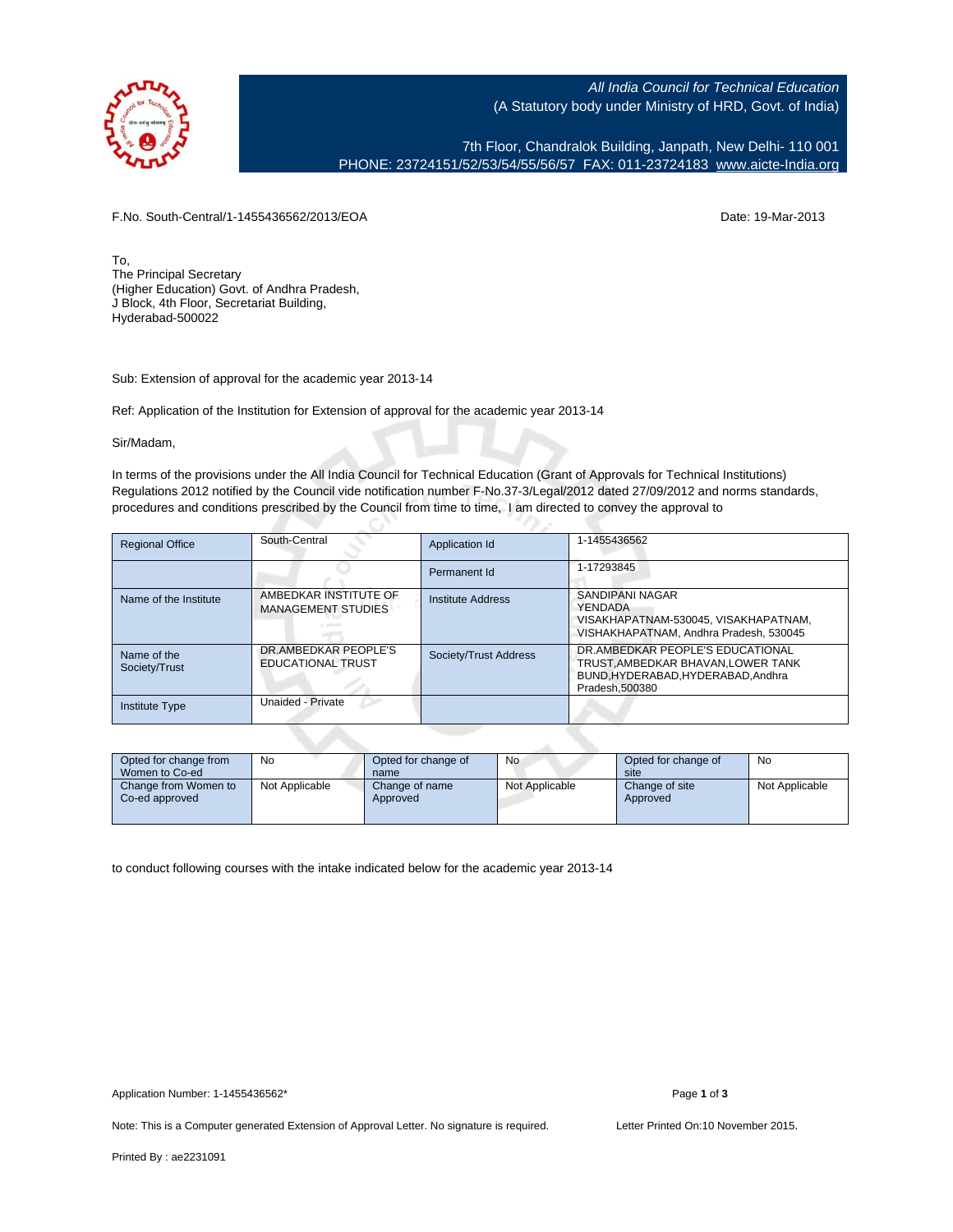## All India Council for Technical Education (A Statutory body under Ministry of HRD, Govt. of India)

7th Floor, Chandralok Building, Janpath, New Delhi- 110 001 PHONE: 23724151/52/53/54/55/56/57 FAX: 011-23724183 [www.aicte-India.org](http://www.aicte-India.org)

| Application Id: 1-1455436562 |           | Course<br>Time                                   | <b>Affiliating Body</b>                                           | $\infty$<br>$\overline{\phantom{0}}$ | Approved for |                |                 | Collaboration           |                |           |
|------------------------------|-----------|--------------------------------------------------|-------------------------------------------------------------------|--------------------------------------|--------------|----------------|-----------------|-------------------------|----------------|-----------|
| Program                      | Shift     | Level                                            |                                                                   | Full/Part                            |              | 2012<br>Intake | Intake<br>13-14 | $\overline{\mathbf{g}}$ | $\overline{P}$ | Foreign   |
| MANAGEMENT                   | 1st Shift | <b>POST</b><br><b>GRADUATE</b><br><b>DIPLOMA</b> | <b>POST</b><br><b>GRADUATE</b><br>DIPLOMA IN<br><b>MANAGEMENT</b> | <b>FULL</b><br><b>TIME</b>           | None,        | 120            | 120             | <b>NA</b>               | <b>NA</b>      | <b>NA</b> |

• Validity of the course details may be verified at www.aicte-india.org>departments>approvals

The above mentioned approval is subject to the condition that AMBEDKAR INSTITUTE OF MANAGEMENT STUDIES shall follow and adhere to the Regulations, guidelines and directions issued by AICTE from time to time and the undertaking / affidavit given by the institution along with the application submitted by the institution on portal.

In case of any differences in content in this Computer generated Extension of Approval Letter, the content/information as approved by the Executive Council / General Council as available on the record of AICTE shall be final and binding.

Strict compliance of Anti-Ragging Regulation:- Approval is subject to strict compliance of provisions made in AICTE Regulation notified vide F. No. 37-3/Legal/AICTE/2009 dated July 1, 2009 for Prevention and Prohibition of Ragging in Technical Institutions. In case Institution fails to take adequate steps to Prevent Ragging or fails to act in accordance with AICTE Regulation or fails to punish perpetrators or incidents of Ragging, it will be liable to take any action as defined under clause 9(4) of the said Regulation.

> **(Dr. Kuncheria P. Isaac)** Member Secretary, AICTE

Copy to:

- **1. The Regional Officer,** All India Council for Technical Education First Floor, old BICARD Building Jawaharlal Nehru Technological University Masab Tank, Hyderabad-500076
- **2. The Director Of Technical Education,**

Application Number: 1-1455436562\* Page **2** of **3**

Note: This is a Computer generated Extension of Approval Letter. No signature is required. Letter Printed On:10 November 2015.